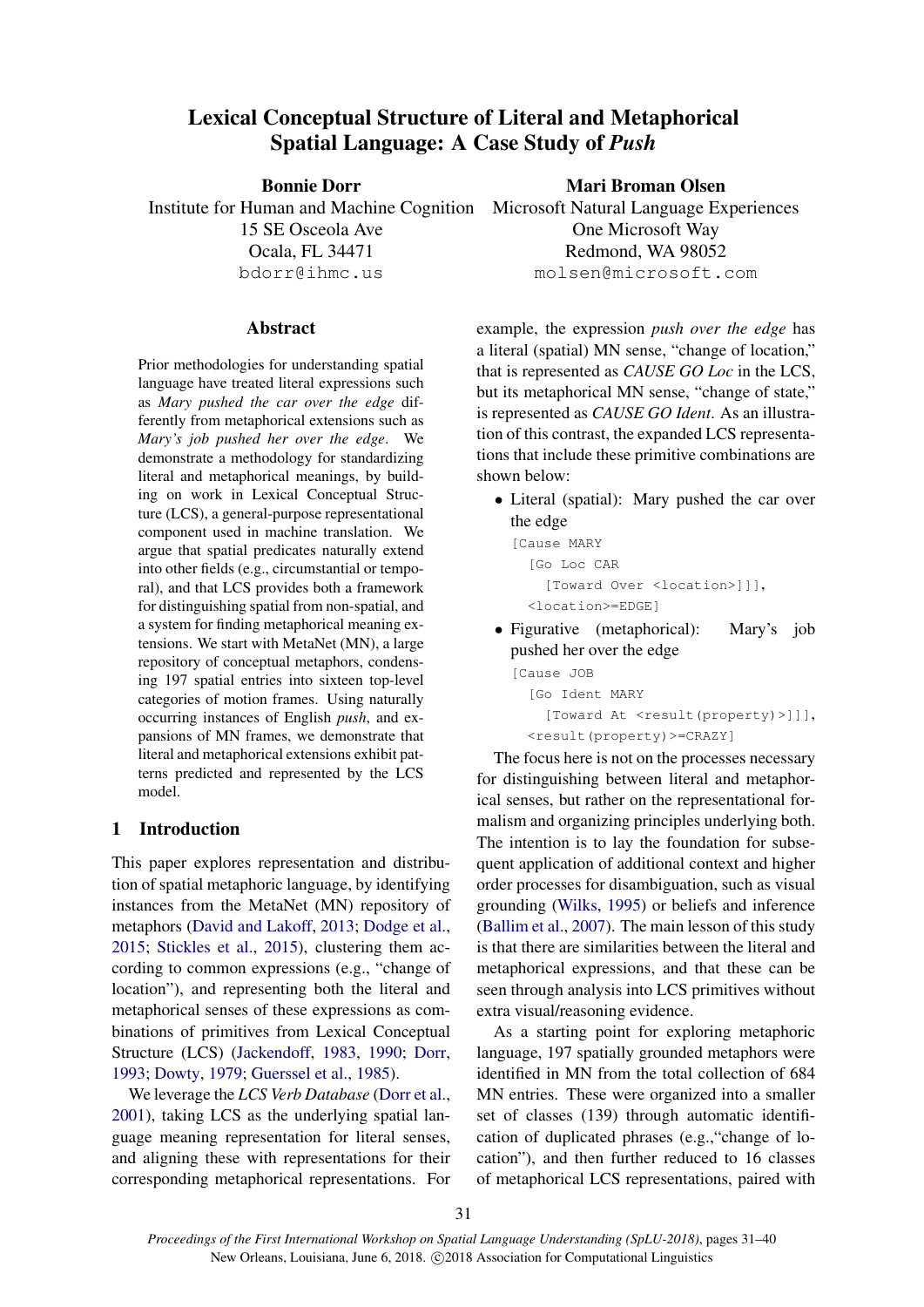their corresponding spatially grounded counterparts in the Loc(ational) field.

To explore the diversity in naturally occurring texts, we used a corpus of around 30k Word documents from the Microsoft language resource library, and available for research. The documents had been harvested from an approved index of websites (excluding sites that are copyrighted, marked do not crawl, adult content, and other restrictions)<sup>1</sup> and targeted specific English locale settings, $2$  as represented by properties of the file format.

An initial search with text processing tools for Windows (public and proprietary) yielded more than 10k en-us sentences for the following spatial and motion strings: *extend, span, contain, come, go, push, pull, enter, exit, rise, fall, skyrocket, plummet, turn back, forge ahead, headway, get out of, get into, drive, be down, be up, be in, be out, guide, follow, sprint, creep, drain, move along, advance*. We scoped this to just under 2k "*Push* Sentences" – small enough to review, but large enough to present an interesting distribution of forms.

The availability of these two resources enabled the systematic division into LCS classes based on common pairs, and the exploration of naturally occurring instances of them, without requiring a large-scale manual annotation effort. The 16 resulting LCS classes correspond to groupings based on common pairs of metaphorical and spatial LCS's, as extracted from the LCS Verb Database, as in the example above: *CAUSE GO Loc* (literal)  $\leftrightarrow$  *CAUSE BE Ident* (metaphorical).

Examples of derived classes are shown here:

- Class 1 (Being at a Location)
	- Spatial/Literal: The ice *pushed away* from the Arctic and into the Atlantic (GO LOC TOWARD).
	- Metaphorical: My mind *pushed away* all the frustration (GO IDENT STATE)
- Class 4 (Manner of Motion)
	- Spatial/Literal: The woman *pushed aside* the book and fell asleep (CAUSE GO LOC MANNER)

– Metaphorical: The team should *push aside* thoughts of failure (CAUSE GO PERC MANNER)

#### • Class 5 (Movement along a path)

- Spatial/Literal: Mary *pushed* the car *over* the edge (CAUSE GO LOC PATH)
- Metaphorical: Mary's job *pushed* her *over* the edge (CAUSE GO IDENT STATE)

We used the *Push* Sentences to examine these derived classes systematically, analyzing their spatial/metaphorical distribution, as well as the coverage of the spatially based derived metaphor classes. This systematic comparison identified missing metaphor entries in MN, as well as metaphorical instances of *push* not occurring in the corpus, that we found attested in a general web search of the pattern.

The pairing of MN entries with their LCS representations has enabled identification and representation of literal/metaphorical pairs that can be used for downstream natural language understanding. Our corpus-based research both supports the derived classes, and suggests expansion of them. This treatment of both literal and metaphorical extensions of the predicates also provides a framework for a structured search of both possible gaps in the metaphor inventory, and possible metaphoric extensions of individual predicates.

Prior work (Jackendoff, 1996; Levin, 1993; Olsen, 1994; Kipper et al., 2007; Palmer et al., 2017) has suggested that there is a close relation between underlying lexical-semantic structures of predicates and their syntactic argument structure. It has been claimed that prepositional argument constraints on motion predicates need not distinguish between literal and metaphorical senses (Chang et al., 2007, 2010). We take this earlier work a step further by examining generalizations of systematicity at the syntax-semantics interface between literal and metaphorical senses of spatial and motion predicates.

Section 2 provides background on metaphor and how it has been represented, generally and for computational applications. We introduce the LCS representation and MN resource, and describe how we extracted spatial metaphors from the latter and represented them by the former. We illustrate the work with an excerpt of a table provided in the supplemental material. Sec-

<sup>&</sup>lt;sup>1</sup>Nevertheless we may not share the extracted sentence corpus without seeking permission from the document authors. We do not think this negates the conclusions of this paper, as the corpus is referential, and the examples not unusual.

<sup>&</sup>lt;sup>2</sup>English locales include US, Australia, Canada, New Zealand, Great Britain, and others.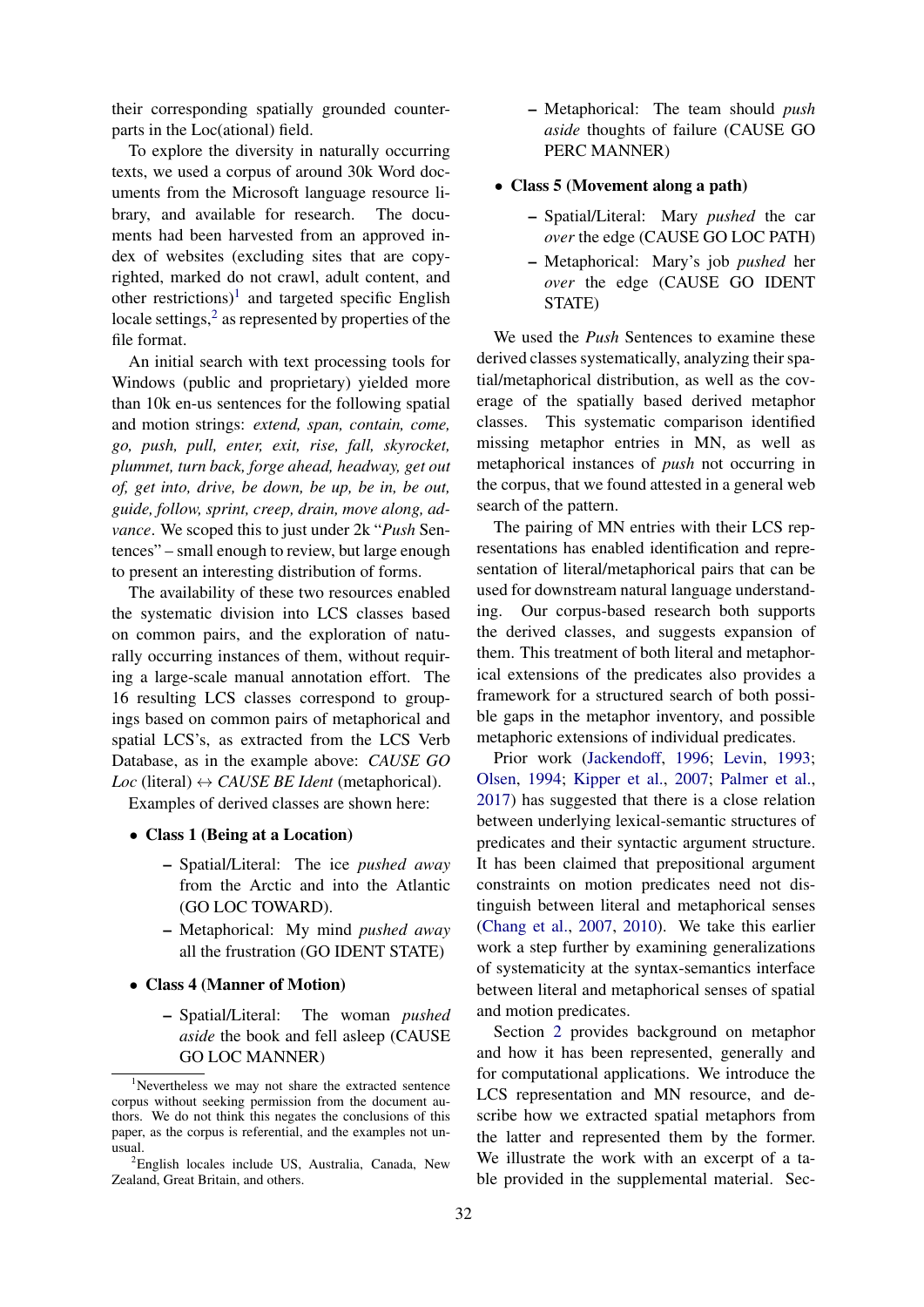tion 3 describes the mapping of spatial metaphors to LCS. Section 4 discusses the *Push* Sentences. We show how to represent *push* metaphors in LCS according to the derived spatial metaphor classes, extend the classes to address cases of *push* absent from MN examples, and the converse: examples predicted to occur that were absent from the corpus. We conclude that the richness of the syntactic patterns available to Spatial (literal) uses of verbs and related nominals are also available to their metaphorical counterparts, thus providing a structured way to investigate and represent metaphorical data, including future work exploring whether and why distributional differences may occur. In Section 5 we discuss related work (Cascades (David et al., 2016)) and future explorations (multilingual representation, for which LCS was originally designed).

### 2 Background

Lexical Conceptual Structure (LCS) (Jackendoff, 1983, 1990; Dorr, 1993; Dowty, 1979; Guerssel et al., 1985) has been used for a range of different applications, including interlingual machine translation (Habash and Dorr, 2002), lexical acquisition (Habash et al., 2006), cross-language information retrieval (Levow et al., 2000), language generation (Traum and Habash, 2000), and intelligent language tutoring (Dorr, 1997).

LCS primitives are defined so that their combination captures syntactic generalities: actions and entities must be systematically related to a syntactic structure. Constraints operate on three dimensions: (1) spatial, (2) causal, and (3) field. The primitive building blocks include GO, STAY, BE, GO-EXT, ORIENT, and also an ACT primitive developed by Dorr and Olsen, (1997). These primitives come from the spatial dimension and have the following syntactic and semantic argument selection constraints:

#### Events (Argument1, Argument2):

GO(Thing, Path) *Jen ran home* STAY(Thing, Position) *Jen remained home* ACT(Thing, Thing) *Jen ate dinner*

#### States (Argument1, Argument2):

BE(Thing, Position) *Jen was home* ORIENT(Thing, Path) *The sign points to the exit* GO-EXT(Thing, Path) *The highway runs through Montana*

In the Causal dimension, predicates CAUSE and LET have two arguments: a Thing or Event,

and a State or Event. The Field dimension describes Argument relations as:

*(Loc)ational* (pertaining to space/motion) *(Poss)essional* (ownership) *(Temp)oral* (time) *(Ident)ificational* (state) *(Circ)umstantial* (situation) *(Exist)ential* (existence) *(Perc)eptual* (perception) *(Comm)unicational* (communication)

The latter two fields (Perceptual and Communicational) correspond to two domains added by Olsen et al. (1997) beyond the original LCS conceptualization of Jackendoff (1983; 1990), enabling coverage of a wider range of metaphorical extensions.

Within the LCS framework, both literal (spatial) and figurative (metaphorical) meanings are captured for a wide range of verbal constructions. The spatial dimension of the LCS representation (i.e., the *(Loc)ational* field) serves as the basis of the *literal* meaning, thus enabling straightforward extension to the other fields to represent the *metaphorical* meaning. This extension supports a systematic mapping of spatial meaning to surface realizations. This systematicity correspondingly carries over to metaphorical counterparts and a systematic surface realization is available for both types of meanings.

For example, the GO primitive in the Loc field projects a prepositional phrase containing a location, such as *over the edge*, whereas the GO primitive in the Ident field projects an adjectival phrase containing a property, such as *crazy*. Additional examples of the three dimensions above are discussed in Section 3.

This paradigm is consistent with that of Neuman et al., (2013) in large-scale metaphor identification, which takes meanings of the word as literal (or non-metaphorical) based on "how close the word's sense is to its embodied origins," vs. determining the same by frequency, commonsense, or selectional preference strategies.<sup>3</sup>

Representations of spatial relations and their metaphorical extensions to other domains have been the subject of numerous studies (Talmy, 1985; Gentner, 2001). The benefit of this LCSbased grounding of metaphorical expressions in their spatial counterparts is that it is possible to leverage a set of principled mappings from LCS to

 $3E$ ven so they acknowledge that identifying metaphors is difficult even for humans.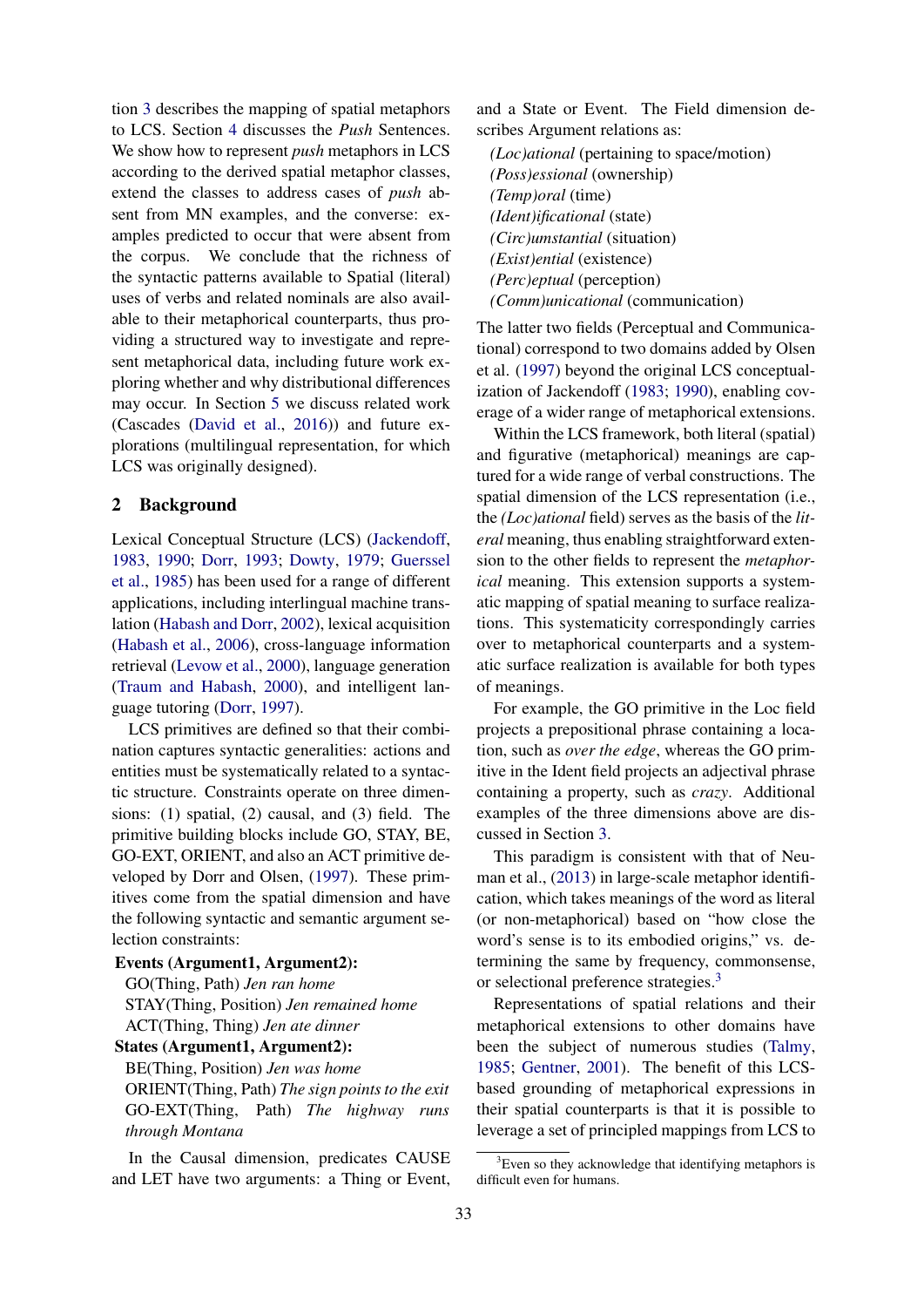| <b>Class 1: Be at Location (MN: EXPERIENCED STATE IS PROXIMATE OBJECT)</b>                                 |                                          |  |
|------------------------------------------------------------------------------------------------------------|------------------------------------------|--|
| <b>Examples:</b> a headache approaching (MN); migraine <b>pushed</b> itself through skull (Push Sentences) |                                          |  |
| Spatial/Literal:                                                                                           | <b>Metaphorical:</b>                     |  |
| LCS: go loc [state] toward y                                                                               | LCS: go ident y toward [state]           |  |
| <b>RED: GO LOC TOWARD</b>                                                                                  | <b>RED: GO IDENT STATE</b>               |  |
| <b>Class 4: Manner of Motion (MN: GUIDED ACTION IS GUIDED MOTION ALONG PATH)</b>                           |                                          |  |
| <b>Examples:</b> guided through the task (MN); pushed products to marketplace (Push Sentences)             |                                          |  |
| Spatial/Literal:                                                                                           | Metaphorical:                            |  |
| LCS: cause x go loc y toward z [manner]                                                                    | LCS: cause x go perc y toward z [manner] |  |
| RED: CAUSE GO LOC MANNER                                                                                   | <b>RED: CAUSE GO PERC MANNER</b>         |  |
| <b>Class 5: Change of Location (MN: CHANGE OF STATE IS CHANGE OF LOCATION)</b>                             |                                          |  |
| <b>Examples:</b> fell into depression (MN); pushed her over the edge (Push Sentences)                      |                                          |  |
| Spatial/Literal:                                                                                           | Metaphorical:                            |  |
| LCS: cause x go loc toward y [location]                                                                    | LCS: cause x go ident y toward [state]   |  |
| <b>RED: CAUSE GO LOC PATH</b>                                                                              | <b>RED: CAUSE GO IDENT STATE</b>         |  |

Table 1: Sample of LCS-Based Classification for Literal (Spatial) and Metaphorical Senses with Examples from MN and 'Push' Sentences

syntactic realizations for a wide range of verb semantics within 192 verb classes of (Levin, 1993), augmented by 44 additional classes that were subsequently added (Dorr, 1997) and further enhanced for aspectual composition (Olsen, 1994; Dorr and Olsen, 1997; Dorr et al., 2001).

For a rich source of metaphoric constructions, we leveraged MetaNet (MN), a repository of metaphors represented in accordance with principles of conceptual metaphor theory, introduced by Lakoff and Johnson (1980). The metaphors each map a Source domain (e.g. "life") to a Target domain (e.g. "journey"), yielding metaphors like *Life is a journey*.

Both Source and Target domains are themselves represented as rich conceptual frames in MN. For example, *someone* lives a life, with a *span*, possibly with a *companion*, and a *goal*, etc. These map to elements of the 'journey' frame as, respectively, *journey-er*, the *journey* event and *companion*, and the *destination*.

Additional MN mappings in the network of concepts include stops, paths, locations along the way, vehicles, etc. Examples of surface realizations are also included with the metaphor, e.g. *His life has taken a good course* and *He has changed his direction in life, and taken a more spiritual path*. (Neuman et al., 2018; David and Lakoff, 2013; Dodge et al., 2015; Stickles et al., 2015)

In addition, frames can be linked to frames, and metaphors to metaphors, defining larger networks. For example, "CAUSED CHANGE OF STATE" *is subcase of* "CAUSATION", and *makes use of* "CHANGE OF STATE" (Neuman et al., 2018).

We look at metaphors comprised of a mapping between a concept for a literal expression typi-

cally related to space or motion like "CHANGE OF LOCATION," and the corresponding concept for the metaphorical sense, e.g., "CHANGE OF STATE." So, for example, the surface realization *pushed him over the edge* is an (adapted) example associated with a mapping between the literal meaning of *push* (CHANGE OF LOCATION) and the metaphorical meaning of *push* (CHANGE OF STATE) which, in this case, could be paraphrased as *go crazy*.

# 3 Spatial Language Metaphors: Mapping to Lexical Semantic Representations

Understanding how spatial expressions relate to objects and situations in the real world can enable an understanding of abstract notions that "inherit" properties of their spatial analogues. Even without the context of a visual stream (Wilks, 1995) or access to beliefs and inferential processes (Ballim et al., 2007), it is possible to support sentenceprocessing applications (e.g., grammar checking) by relying on a lexical-semantic representation that enables uniform syntactic analysis, within a framework that supports downstream processing for disambiguation.

We conducted an analysis of the MN metaphor repository, identifying 197 spatially grounded metaphors and collapsing these into 139 unique spatial expressions. We then categorized these into 16 semantically motivated classes based on pairings between LCS primitives for the spatial/literal sense and LCS primitives for the metaphorical sense. Table 1 shows representative spatial and metaphorical cases for the three derived classes introduced in Section 1, together with examples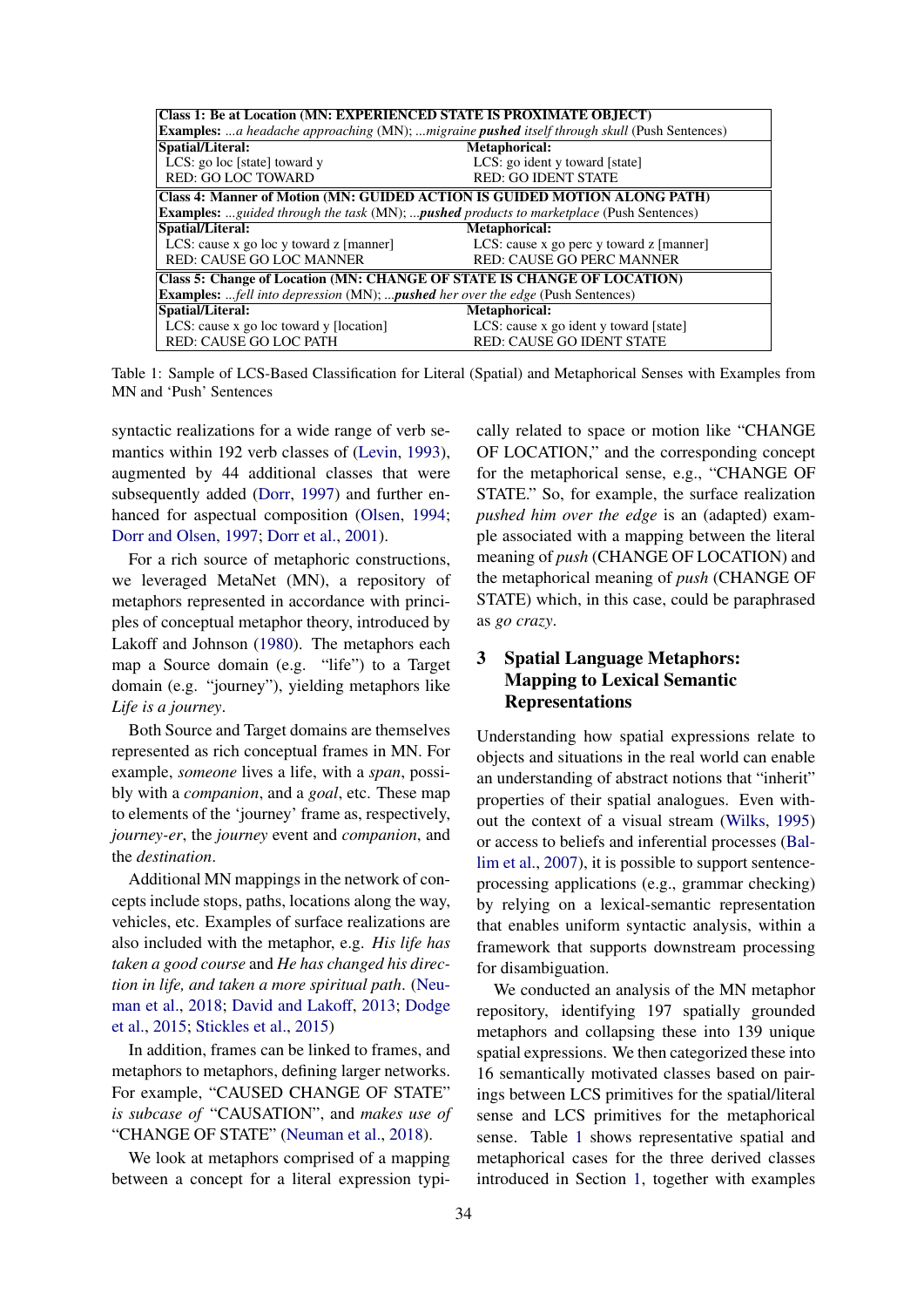| <b>Class Name</b>                      | Spatial/Literal                                                                            | - Metaphorical                                                                                                                                                                                                       | <b>Examples</b>                                            | <b>PUSH EXAMPLE</b>                                                                                                                                                          |
|----------------------------------------|--------------------------------------------------------------------------------------------|----------------------------------------------------------------------------------------------------------------------------------------------------------------------------------------------------------------------|------------------------------------------------------------|------------------------------------------------------------------------------------------------------------------------------------------------------------------------------|
| 1. (Being at)<br>Location / Position / | be loc x not at y<br>[REDUCED: BE LOC NOT AT]                                              | be exist x not at [exist]<br>[REDUCED: BE EXIST NOT AT]                                                                                                                                                              | He's gone/departed                                         | "He's pushed off [=left]                                                                                                                                                     |
|                                        | go loc [state] toward y<br>[REDUCED: GO LOC TOWARD]                                        | (1) go ident y toward [state <property>]<br/>[REDUCED: GO IDENT STATE]<br/>(2) be poss y at [state<condition>]<br/><b>[REDUCED: BE POSS STATE]</b></condition></property>                                            | I feel /a head ache approaching/                           | "[headache] feels like a creature pushing itself through my skull                                                                                                            |
| 2. Force Acting on<br>Motion           | cause x go loc y toward [event]<br><b>IREDUCED: CAUSE GO LOC TOWARDI</b>                   | (1) cause x go ident y toward<br>[event <property>]<br/>[REDUCED: CAUSE GO IDENT STATE]<br/>(2) cause x go circ y toward<br/>[event<partnership>]<br/><b>IREDUCED: CAUSE GO CIRC EVENTI</b></partnership></property> | Her parents pushed her into<br>marriage                    | ~parents pushed her into marriage<br>~[project] helped pushing forward industry structure adjustment<br>~pushed to détente<br>~pushed our country into the muck of depravity |
|                                        | cause x go loc y toward z<br>[REDUCED: CAUSE GO LOC TOWARD]                                | cause x go exist y toward [exist]<br>[REDUCED: CAUSE GO EXIST TOWARD]                                                                                                                                                | Democrats pushed through<br>historic legislation           | "A coalition group  [is] trying to push along the referendum<br>"Hollywood media moguls are pushing an agenda<br>"a delegation to push against delays and  taxes             |
|                                        | cause x go loc y toward z [manner]<br>[REDUCED: CAUSE GO LOC MANNER]                       | act on x y [result of manner toward z]<br>[REDUCED: ACT ON<br>RESULT_OF_MANNER_TOWARD]                                                                                                                               | They drove the country into a<br>ditch                     | ~help push downtown [business area] to upgrade                                                                                                                               |
| 3. (Change of)<br>Possession           | cause x stay loc [state] at x<br><b>IREDUCED: CAUSE STAY LOC STATE]</b>                    | cause x stay poss x at [state]<br><b>IREDUCED: CAUSE STAY POSS STATE]</b>                                                                                                                                            | The president kept hold of<br>power                        | ~youth who have been pushed out of their homes                                                                                                                               |
|                                        | cause x go loc y away from z<br><b>IREDUCED: CAUSE GO LOC</b><br>AWAY FROM]                | cause x go poss y away from z<br>[REDUCED: CAUSE GO POSS AWAY_FROM] city from the ruling party                                                                                                                       | Radicals seized control of the                             | ~control these thoughts, or push them out of your mind                                                                                                                       |
|                                        | 4. Manner of Motion   cause x go loc y toward z [manner]<br>[REDUCED: CAUSE GO LOC MANNER] | cause x go perc y toward z [manner]<br>[REDUCED: CAUSE GO PERC MANNER]                                                                                                                                               | She guided him through the<br><b>problem</b>               | "push yourself to places you have never been before                                                                                                                          |
|                                        | go loc x toward y [manner]<br>[REDUCED: GO LOC MANNER]                                     | go perc x toward y [manner]<br>[REDUCED: GO PERC MANNER]                                                                                                                                                             | We slogged through it                                      | ~pushed products into the marketplace<br>~push students past their current language level                                                                                    |
|                                        | act loc x along y [manner]<br>[REDUCED: ACT LOC ALONG MANNER]                              | go circ x toward y<br>[result of manner on y]<br>[REDUCED: GO CIRC RESULT_OF_MANNER]                                                                                                                                 | We will smoothly sail along for<br>the rest of the process | "pushing down decision making to lower levels<br>"a group needs to be pushed forward or a path to follow.                                                                    |
|                                        | cause x go loc x [path] z<br>[REDUCED: CAUSE GO LOC PATH]                                  | go circ x toward z<br>[REDUCED: GO CIRC TOWARD]                                                                                                                                                                      | She successfully navigated her<br>way through negotiations | ~push your brother out for his walk                                                                                                                                          |

Table 2: Excerpt of Derived Classes for Literal (Spatial) and Metaphorical Senses with MN and 'Push' Examples

from MN and Push Sentences. Each class has one of 16 labels (e.g., "Be at Location" or "Manner of Motion"). A single MN entry is shown in the table for each class, e.g., "EXPERIENCED STATE IS PROXIMATE OBJECT", although, in general, each class may be associated with multiple MN entries.

In each class, an LCS representation is provided for the Spatial/Literal sense and another LCS is provided for the Metaphorical sense. These LCS's are indexed by a set of "reduced" primitives (RED), such as "GO LOC TOWARD," that represent the salient components of the full LCS. The coupling of the reduced primitives for the literal sense with those of the metaphorical sense are what enabled the development of each of the 16 classes. For example, the "Be at Location" class emerged from the coupling of "GO LOC TO-WARD" with "GO IDENT STATE," as well as additional couplings that are further fleshed out in a supplemental resource described in Section A. The 16 derived classes were named once they emerged from these couplings.

It is interesting to note that the three Push examples in Table 1 (one per each of Class 1, 4, and 5) were not available in MN, but were mined from the *Push* Sentences. Out of all 16 classes, only Class 2 (Force Acting on Motion) contained MN sentences with the word *push*. These were in fact the only sentences in the entire MN inventory that contained the word *push*:

- *...her parents kept pushing her [into an arranged marriage]*<sup>4</sup>
- *...Democrats push through historic, controversial healthcare legislation*<sup>5</sup>
- *...Bloomberg goes to Washington to push gun laws*<sup>6</sup>

As such, this study has revealed several cases of Metaphors containing the word *push* that were not found in MN, but were systematically identified and accordingly classified. More specifically, with the exception of the derived classes 7, 8, and 13, examples were extracted anew from *Push* Sentences and assigned to the appropriate derived classes per LCS-based predictions (e.g., *migraine pushed itself through her skull*).<sup>7</sup> We therefore systematize the MN representation of Space/Motion and extend its coverage. Coupled with the LCS Verb Database this extended MN provides a framework for future research in English and other languages.

<sup>4</sup> from MN entry "CAUSED CHANGE OF STATE IS CAUSED CHANGE OF LOCATION"

<sup>5</sup> from MN entry "ENACTING LEGISLATION IS CAUS-ING MOTION ALONG A PATH"

<sup>6</sup> from MN entry "INCITING GOVERNING ACTION IS FORCED MOVEMENT"

<sup>&</sup>lt;sup>7</sup>For Classes 7, 8, and 13, no example was found in the *Push* sentences.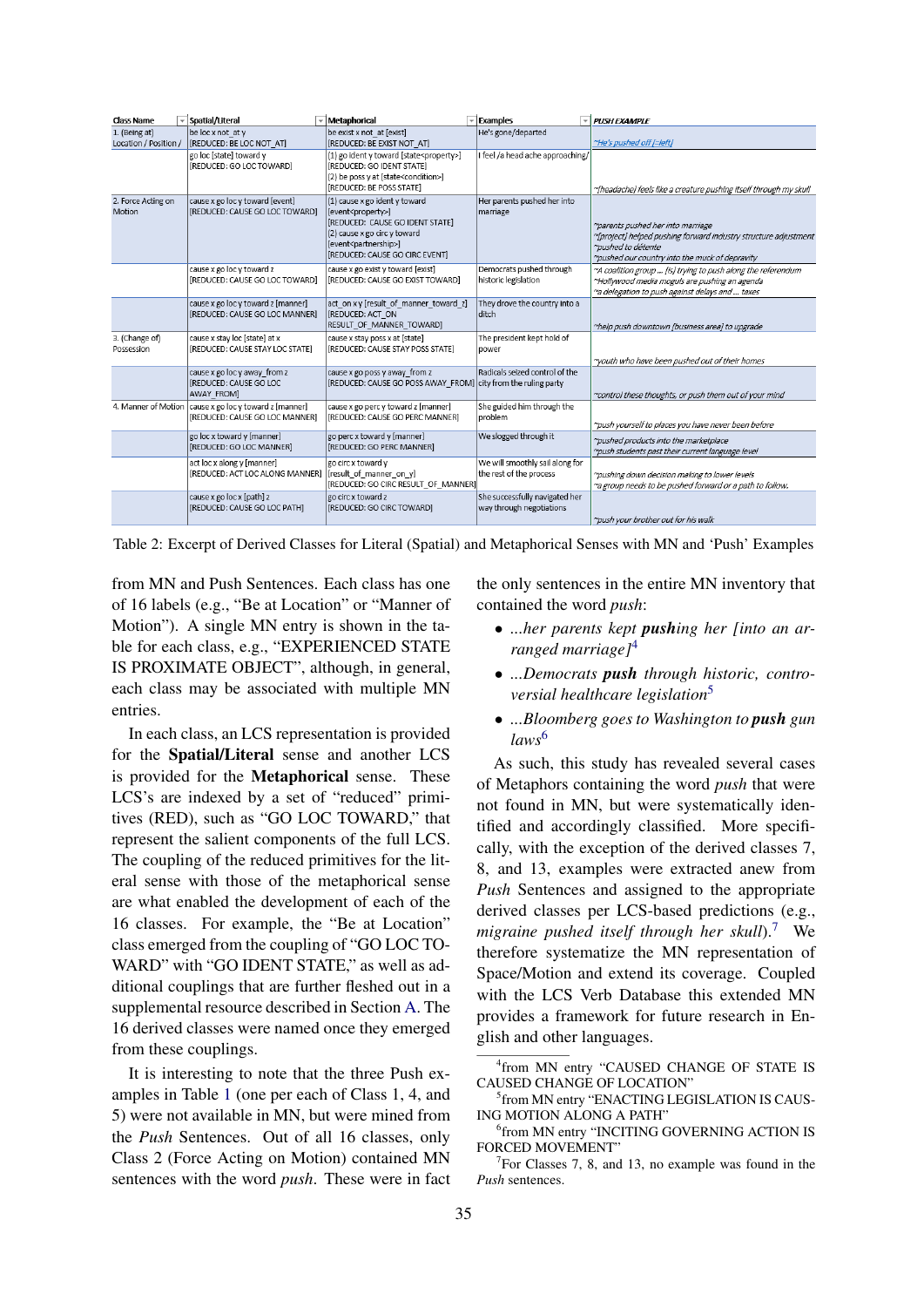Table 2 shows an excerpt of a table provided in the supplemental material. The first column provides the name of the newly emerged class from this study. The next two columns contain the LCS's and corresponding reduced primitives for the Literal (Spatial) and Metaphorical senses, respectively. The "Examples" column contains examples from MN. The "PUSH EXAMPLE" column contains additional metaphorical expressions extracted from the *Push* Sentences—a representative sample of the total number of 1655 sentences containing the word *push*. The supplemental material also includes hyperlinked MN entries for each example associated with each class, enabling the addition of new metaphors to MN.

Note that metaphorical extensions of spatial notions such as *up, down, into, from, to, over* to abstract notions in MN such as *go crazy, become depressed, feel badly* can enable realizations of metaphorical expressions that mirror those of their literal (spatial) counterparts. Motion frames are systematically realized in language with motion syntax. Metaphorical extensions of spatial language analogously would similarly permit a variety of motion expression forms.

This observation has been leveraged for natural language analysis in writing assistance applications (Chang et al., 2007, 2010), relying on the subcategorization frame parallels in literal and metaphoric language. For example, consider the derived Manner of Motion class 4 (*guide, lead, launch, shove, roll, walk, run, climb, hike,...*). Verbs in this class describe translational motion of a particular type, in the spatial (literal) meaning. In the spatial domain, these verbs may also have complements that signify the PATH of the motion, as well as the beginning and ending points of the Path (SOURCE, GOAL). If the motion is selfpropelled, the verbs appear in intransitive constructions<sup>8</sup> with various verb-phrase arguments expressing the beginning, extent, and end of the motion:

- We're running.
- We're walking on the Burke-Gilman Trail.
- We're rolling on the Burke-Gilman Trail from Golden Gardens Park.
- We're hiking to the Ballard Locks on the Burke-Gilman Trail.

Similarly, verbs like *push/pull* inherently encode an exertion of force,<sup>9</sup> patterning like motion verbs with all the predicted complements (generally appearing transitively).

- We're pushing (the stroller).
- We're pushing the stroller on the trail
- We're pushing the stroller on the trail from the park.
- We're pushing the stroller to the locks from the park.

Additionally, these verbs can have temporal adjuncts, e.g. *on Tuesday, this summer*. Therefore we expect (and see) a wide variety of prepositional phrases associated with verbs, and natural language understanding needs to be appropriately constrained. Chang et al. (2007; 2010) observed that complements of motion verbs appeared in the same constructions, whether the meanings were literal or metaphorical, and therefore attachment in parsing of prepositional phrases could be guided by similar constraints, permitting (but not requiring) a beginning, extent, and end of the motion.

- He's just walking through life. [PATH]
- We're running the conference from Friday, June 1, through weekend, to Monday June 4.
- The responsibility drove her over the edge.
- We're pushing the meeting back to next Friday.

In the *Push* Sentences we see similar variety in the derived classes that employ these verbs. For example, *Push your way through finals* is understood by metaphorical extension of spatiallyrelated motion examples such as *Push your way through the crowd*. More generally, organizing metaphors into LCS-based classes enables the prediction of possible syntactic realizations on the surface.

An important contribution of this work derives from the LCS-based organizational structure, which enables enrichment and expansion of MN, as discussed further in Section 5.

#### 4 Case Study: push

Prior work (Chang et al., 2007, 2010) was designed to enable writing assistance (e.g. grammar

<sup>8</sup> (Levin, 1993)'s class of *Roll Verbs* has finer-grained classifications.

<sup>9</sup> (Levin, 1993)'s *Verbs of Exerting Force*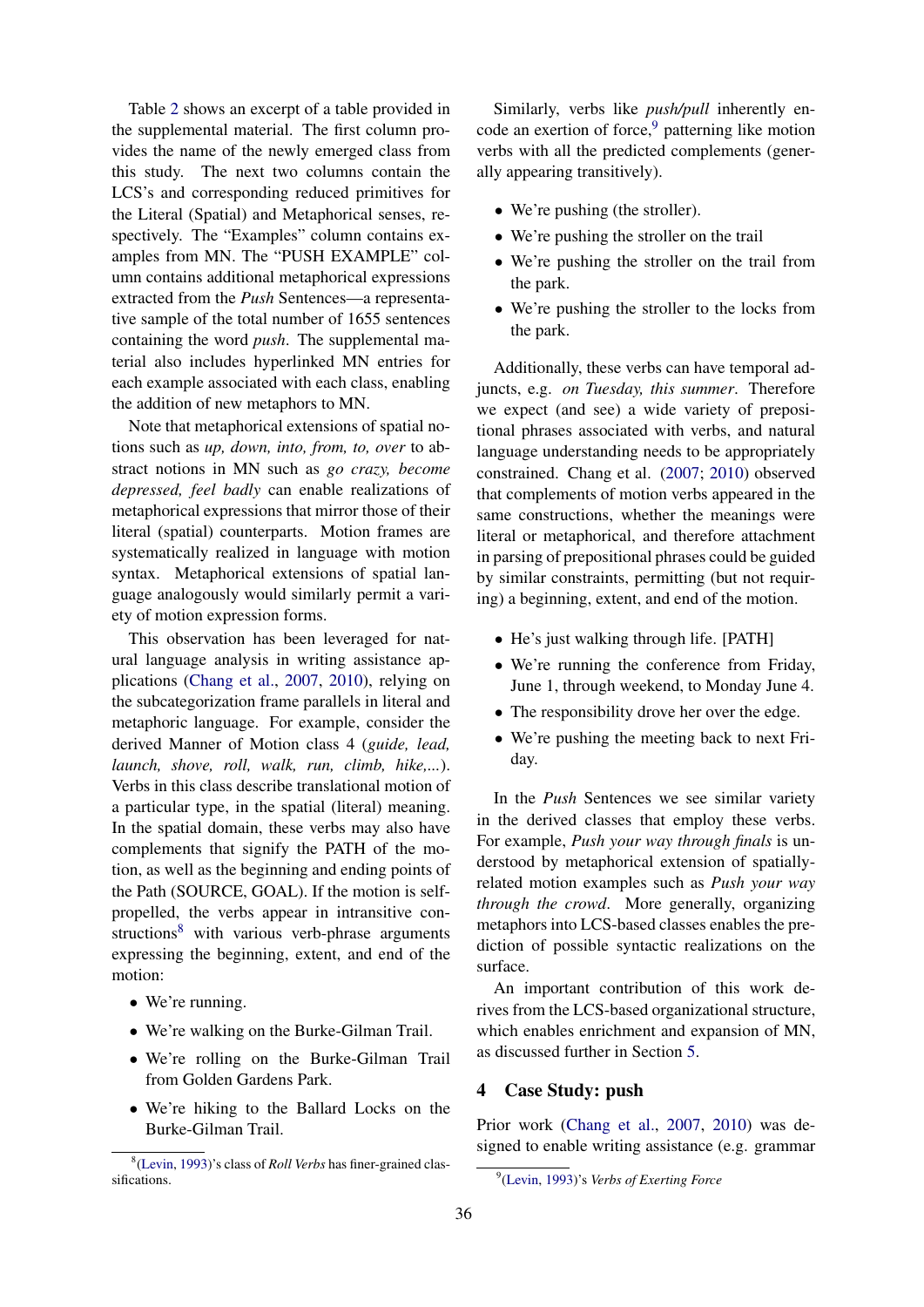| <b>Part of Speech Spatial</b> |                                   | Metaphorical Unknown |                |
|-------------------------------|-----------------------------------|----------------------|----------------|
| Verbs: $998$                  | 46\% (459)                        | $52\% (514)$         | $ 2\% (25) $   |
| Nouns: $637$                  | $\sqrt{70.6\% (450)}$ 26.5% (169) |                      | $ 2.8\% (18) $ |
| Adjectives: 20 $ 45\% (9) $   |                                   | $155\%$ (11)         | (0)            |

Table 3: Summary of Spatial and Metaphorical Usages for *push* in 1655 sentences/lines of the Corpus

checking) as an application for deep understanding of lexical conceptual structure, including directional and spatial language. This earlier work proposed that spatial expressions enable structural realizations across both literal and metaphorical usages across languages, with examples from English, Spanish, German, French, and Japanese. In this section we illustrate the validity of this assumption for spatial expressions involving *push*, exploring both spatial and metaphorical usages derived from the *Push* Sentences.

In our analysis, we found that 52% of the verb occurrences of in the *Push* Sentences were used in their metaphorical sense. So, although only 28% of metaphors in MN had spatial origins, spatial expressions involving *push* were prevalent in the form of metaphorical extensions and, moreover, even in these extended senses adhered to syntactic structures and complements of their spatial counterparts. Therefore, it is important to capture the cross-field units of meaning (something akin to *exert force against some form of resistance*) while also supporting predictable cross-field surface realizations.

After discarding 71 instances from the 1726 sentences with the string *push* as irrelevant (lines of code, *Pushkin*, etc.), we categorized the remaining 1655 instances by part of speech, and identified, context permitting, whether the use was spatial or metaphorical.

The results in Table 3 show almost 40% of the uses across parts of speech were metaphorical, with 52% of the 998 Verbs and 55% of the Adjectives (20). Of the 998 verbs, the metaphorical uses included technical terms (*push notifications (to someone)*), political advocacy (*e.g. push legislation, a referendum, an agenda*),<sup>10</sup> marketing (*push a brand, Christmas specials*), and motivation (*push into college, push through AP classes*). Spatial uses included *push a button/laundry cart/box*. Sentences with Unknown verb uses did not provide enough context to identify whether they referred to spatial or metaphorical *pushing*, for ex-

| Noun type                                 | <b>Spatial</b> | Metaphorical Unknown |                |
|-------------------------------------------|----------------|----------------------|----------------|
| Simple: 118                               | $36.4\%$ (43)  | $ 54.2\% (64)$       | $ 9.3\% (11) $ |
| Agentive: 7                               | $0\%$ (0)      | $157\%$ (4)          | $43\%$ (3)     |
| Compound: $512 79.3\% (406) 18.5\% (100)$ |                |                      | $1.2\%$ (6)    |

Table 4: Noun Spatial and Metaphorical Usages for *push* by Subtype

ample (*you push through and nature sings; always push and do not pull, the work done in pushing back the atmosphere*).

We note, in particular, that both the verbal and nominal uses exhibit similar syntactic structures to both the literal (spatial) and figurative (metaphorical) usages. For example, as shown in Table 4, the 637 nouns included simple spatial/metaphorical examples terms (*a push into college/the door)* and metaphorical agentives (*drug/token/domino pusher*).<sup>11</sup> Compounds included spatial phrases (*push button, push-button, pushbutton, push/pull handle, pushpin, push-ups, push piers*) and metaphorical phrases (*push factor, push-notification, push web services, push promotion strategies, push-in class services, push sub* $scription$ <sup>12,13</sup>

In LCS, these would be treated as conflational variants or divergences (Dorr, 1993). The nominal would express a conflated EVENT that could be the subject of a predicate, for example *A push into college gave Mary her start.*

Finally, we discovered that *push* can appear in most spatial/motion metaphor categories, as indicated in italicized examples inserted into Table 2, and also into supplemental material. We show examples in English, and suggest meanings that may not be idiomatic in English, but could be predicted in other languages (e.g. based on fields). In each of these cases, the meaning of *push* was consistent with its role as a verb of exerting force, potentially causing motion. With the addition of these examples, it is clear that our LCS-based structuring of MN has allowed us to systematically predict and find Metaphors not found in MN.

We do not claim that the categorization is ready to be standardized, or that the distribution is representative—be it across texts, across spatial/motion predicates, across languages for verbs meaning 'push', of all the metaphors involving

 $10$ See (David et al., 2016) for extensive discussion of advocacy pertaining to *gun rights*.

<sup>11</sup>The other examples *toolpusher, pedal pusher* cannot be analyzed with confidence given the short contexts.

<sup>12</sup>Unknown again had limited context, e.g. *"short response plyo push-up."*

<sup>&</sup>lt;sup>13</sup>Hyphenated, closed, and open compounds were included in each case.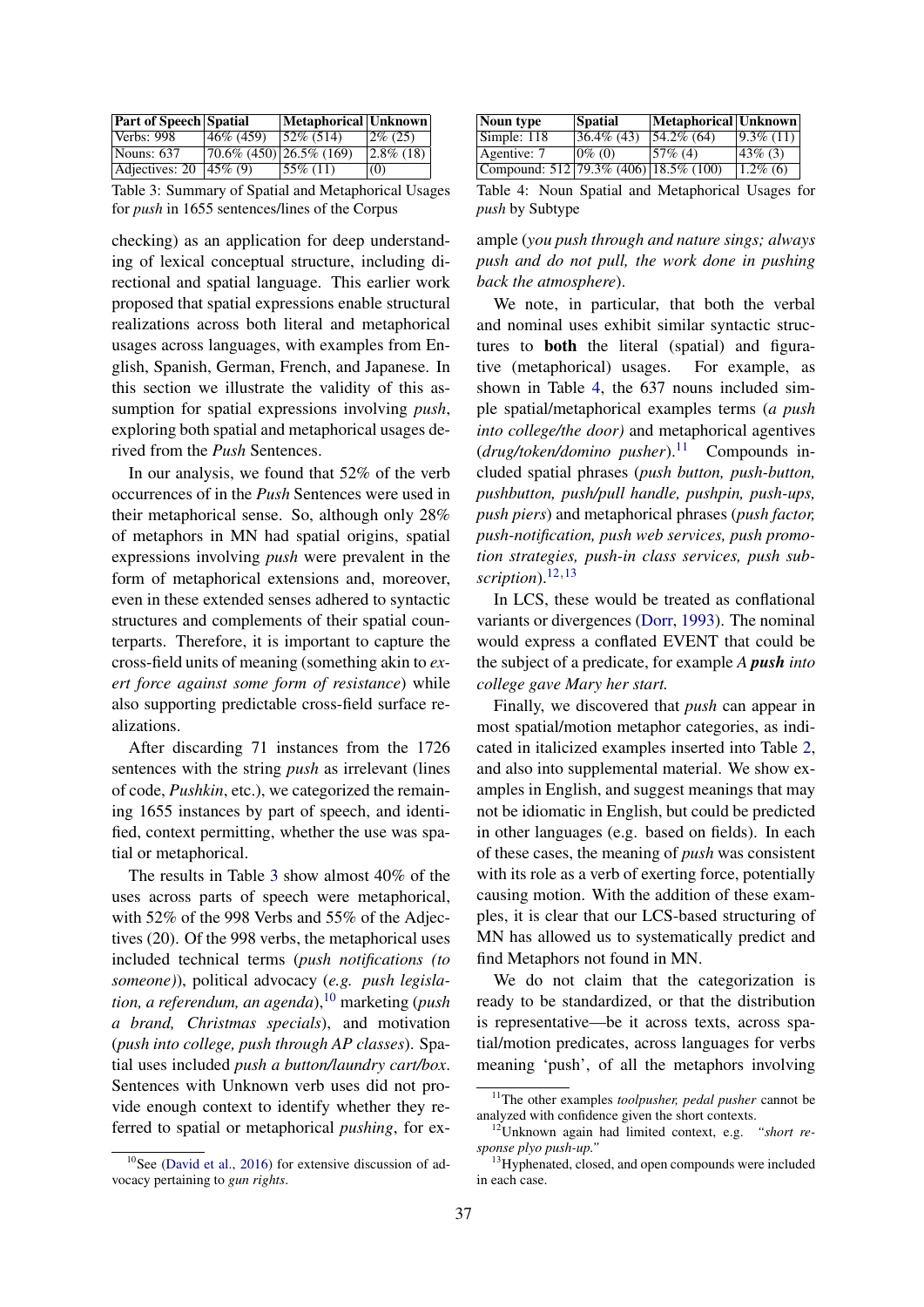'push' in English, or in any other way. We offer the numbers and text examples<sup>14</sup> as qualitative evidence of the breadth and variety of metaphorical extensions in naturally occurring texts.

#### 5 Discussion and Future Work

The work presented in this paper is complementary to, and not incompatible with, downstream visual grounding for disambiguation (Wilks, 1995) or belief ascription for metaphor identification (Ballim et al., 2007). The LCS framework aims to provide a systematic mapping to surface realizations, without requiring disambiguation, but still enabling further distinctions to be made between literal and metaphorical meanings through additional context such as visual inputs or higher order beliefs and reasoning and others, including selectional restrictions and word embeddings (Dinh and Gurevych, 2016).

Collapsing the spatially-motivated metaphors into semantic classes is similar to the Cascade approach (David et al., 2016) that uses the MN foundation as a starting point. Both LCS and Cascades provide a framework within which to bring order to the collection of observations: hierarchical concepts in the case of Cascades and lexicalconceptual structure in the case of the framework described in this paper. The lexical conceptual structure focuses on how the semantics of literal and metaphorical verbs projects into syntax, whereas Cascades describe how the semantics of individual metaphors organize hierarchically, and how they relate to grammatical constructions.

The LCS framework offers consistent structure across literal and metaphoric domains within and between languages. It may be that the variation we see in *which* lexical elements are used in languages can be attributed to the different perspectives on the events they name, similar to the particulars in the two perspectives on gun rights. For example, are there meaningful differences in the use of *push* in English, mirroring Spanish uses of *promover, impulsar, inculcar, esforzar* in Table 5?

The Cascades approach suggests there is a continuum from literal to metaphorical—that the dividing line is not clear. Our data analysis of spatially motivated metaphors revealed the validity of this continuum. This suggests future research on adding a continuous dimension beyond what

| E: The NRA pushed the pro-gun legislation (through |
|----------------------------------------------------|
| congress).                                         |
| S: La NRA promovió / impulsó la legislación pro-   |

- armas (en el congreso).
- E: My parents pushed me to succeed. S: Mis padres me inculcaron el tratar de ser exitoso.
- E: I pushed myself through my AP classes.
- S: Me esforcé mucho con las clases avanzadas.
- E: The ice cream shop pushed peppermint for the holi-
- days. (as in encouraged sales). S: La heladería promovió / intentó / colocó / insistió mucho con el helado de menta en las fiestas.

Table 5: Spanish Usages of English *push*

is provided in the LCS framework. For example, when one army pushes another back to a position, or the US pushes the indigenous peoples to a reservation, there is no contact involved, but the pushing seems more direct (and probably would involve contact if challenged) than pushing someone over the (metaphorical) edge or pushing a bill through congress.

Another promising avenue for future research would be the identification of multilingual equivalents of the 139 unique spatial expressions that were extracted from MN in this study. Such an endeavor would involve the construction of analogous representations of these 139 cases for other languages–thus enabling a cross-lingual mapping that would yield potential metaphorical extensions. Testing these metaphorical extensions would proceed in each language by examining cross-field analogues, as in the English case. Ultimately, it would be critical to demonstrate the multilingual relevance of this representational mapping for processes such as PP attachment.

### Acknowledgments

We would like to acknowledge and thank three anonymous reviewers for their careful reading of our manuscript and their many insightful comments and constructive suggestions. The first author is supported, in part, by the Institute for Human and Machine Cognition. The second author is supported, in part, by Microsoft.

### **References**

- Afzal Ballim, Yorick Wilks, and John Barnden. 2007. Belief Ascription, metaphor, and Intensional Identification. *Words and Intelligence I: text, Speech and Language technology* 35:217–253.
- Su Chin Chang, Ravi C. Shahani, Domenic J. Cipollone, Michael V. Calcagno, Mari J. B. Olsen, and David J. Parkinson. 2007. Linguistic Object

<sup>&</sup>lt;sup>14</sup>Examples have been truncated or otherwise adapted in accordance with Microsoft company policy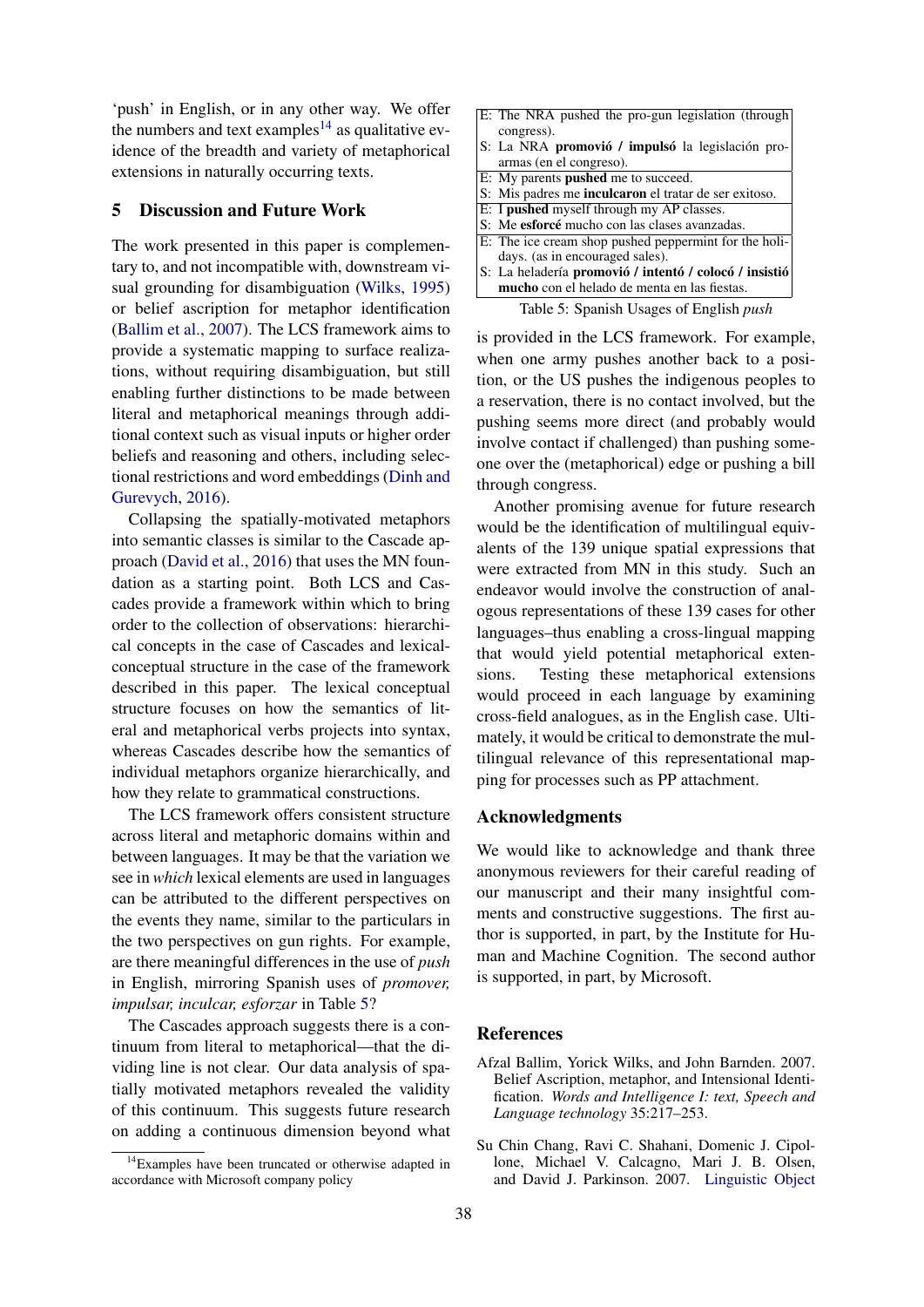Model. 7,171,352. http://patft.uspto. gov/netacgi/nph-Parser?Sect1= PTO1&Sect2=HITOFF&d=PALL&p=1&u= %2Fnetahtml%2FPTO%2Fsrchnum.htm& r=1&f=G&l=50&s1=7171352.PN.&OS=PN/ 7171352&RS=PN/7171352.

- Su Chin Chang, Ravi C. Shahani, Domenic J. Cipollone, Michael V. Calcagno, Mari J. B. Olsen, and David J. Parkinson. 2010. Lexical Semantic Struc-<br>ture. 7.689.410. http://patft.uspto. http://patft.uspto. gov/netacgi/nph-Parser?Sect1= PTO1&Sect2=HITOFF&d=PALL&p=1&u= %2Fnetahtml%2FPTO%2Fsrchnum.htm& r=1&f=G&l=50&s1=7689410.PN.&OS=PN/ 7689410&RS=PN/7689410.
- Oana David and George Lakoff. 2013. Wikis, Beans and Cats: The Cascade Theory of Metaphor. In *12th International Cognitive Linguistics Conference (ICLC 12)*. Edmonton, Canada.
- Oana David, George Lakoff, and Elise Stickles. 2016. Cascades in Metaphor and Grammar: A Case Study of Metaphors in the Gun Debate. *Constructions and Frames* 8(2):214–253.
- Erik-Lân Do Dinh and Iryna Gurevych. 2016. Token-Level Metaphor Detection using NeuralNetworks. In *Proceedings of The Fourth Workshop on Metaphor in NLP, Association for Computational Linguistics / San Diego, CA, 17 June 2016*. pages 28–33.
- Ellen Dodge, Jisup Hong, and Elise Stickles. 2015. MetaNet: Deep Semantic Automatic Metaphor Analysis. In *Proceedings of the Third Workshop on Metaphor in NLP*. Association for Computational Linguistics, pages 40–49.
- Bonnie J. Dorr. 1993. *Machine Translation: A View from the Lexicon*. MIT Press, Cambridge, MA.
- Bonnie J. Dorr. 1997. Large-Scale Dictionary Construction for Foreign Language Tutoring and Interlingual Machine Translation. *Machine Translation* 12:271–322.
- Bonnie J. Dorr, Mari Olsen, Nizar Habash, and Scott Thomas. 2001. LCS Verb Database Documentation. http://www.umiacs.umd.edu/˜bonnie/ Demos/LCS\_Database\_Documentation. html.
- Bonnie J. Dorr and Mari Broman Olsen. 1997. Deriving Verbal and Compositional Lexical Aspect for NLP Application. In *Proceedings of the 35th Annual Meeting of the Association for Computational Linguistics and Eighth Conference of the European Chapter of the Association for Computational Linguistics*, pages 151–158.
- David Dowty. 1979. *Word Meaning and Montague Grammar*. Reidel, Dordrecht.
- Dedre Gentner. 2001. Spatial Metaphor in Temporal Reasoning.
- M. Guerssel, K. Hale, M. Laughren, B. Levin, and J. White Eagle. 1985. A Cross-linguistic Study of Transitivity Alternations. In W. H. Eilfort and P. D. Kroeber nad K. L. Peterson, editor, *Papers from the Parasession in Causatives and Agentivity at the Twenty-first Regional meeting of the Chicago Linguistic Society*, pages 48–63.
- Nizar Habash and Bonnie J. Dorr. 2002. Handling Translation Divergences: Combining Statistical and Symbolic Techniques in Generation-Heavy Machine Translation. In *Proceedings of the Fifth Conference of the Association for Machine Translation in the Americas*. Tiburon, CA, pages 84–93.
- Nizar Habash, Bonnie J. Dorr, and Christof Monz. 2006. Challenges in Building an Arabic GHMT system with SMT Components. In *Proceedings of the 7th Conference of the Association for Machine Translation in the Americas*. Boston, MA, pages 56– 65.
- Ray Jackendoff. 1983. *Semantics and Cognition*. MIT Press, Cambridge, MA.
- Ray Jackendoff. 1990. *Semantic Structures*. MIT Press, Cambridge, MA.
- Ray Jackendoff. 1996. The Proper Treatment of Measuring Out, Telicity, and Perhaps Even Quantification in English. *Natural Language and Linguistic Theory* 14:305–354.
- Karin Kipper, Anna Korhonen, Neville Ryant, and Martha Palmer. 2007. A Large-scale Classification of English Verbs. In *Language Resources and Evaluation*.
- George Lakoff and Mark Johnson. 1980. *Metaphors we live by*. Univ. of Chicago Press, Chicago.
- Beth Levin. 1993. *English Verb Classes and Alternations: A Preliminary Investigation*. The University of Chicago Press.
- Gina Levow, Bonnie J. Dorr, and Dekang Lin. 2000. Construction of Chinese-English Semantic Hierarchy for Cross-language Retrieval .
- Yair Neuman, Dan Assaf, Yohai Cohen, Mark Last, Shlomo Argamon, Newton Howard, and Ophir Frieder. 2013. Metaphor Identification in Large Texts Corpora. http://journals.plos. org/plosone/article?id=10.1371/ journal.pone.0062343.
- Yair Neuman, Dan Assaf, Yohai Cohen, Mark Last, Shlomo Argamon, Newton Howard, and Ophir Frieder. 2018. MetaNet Metaphor Wiki, Version updated 3 January. https: //metaphor.icsi.berkeley.edu/pub/ en/index.php/MetaNet\_Metaphor\_Wiki.